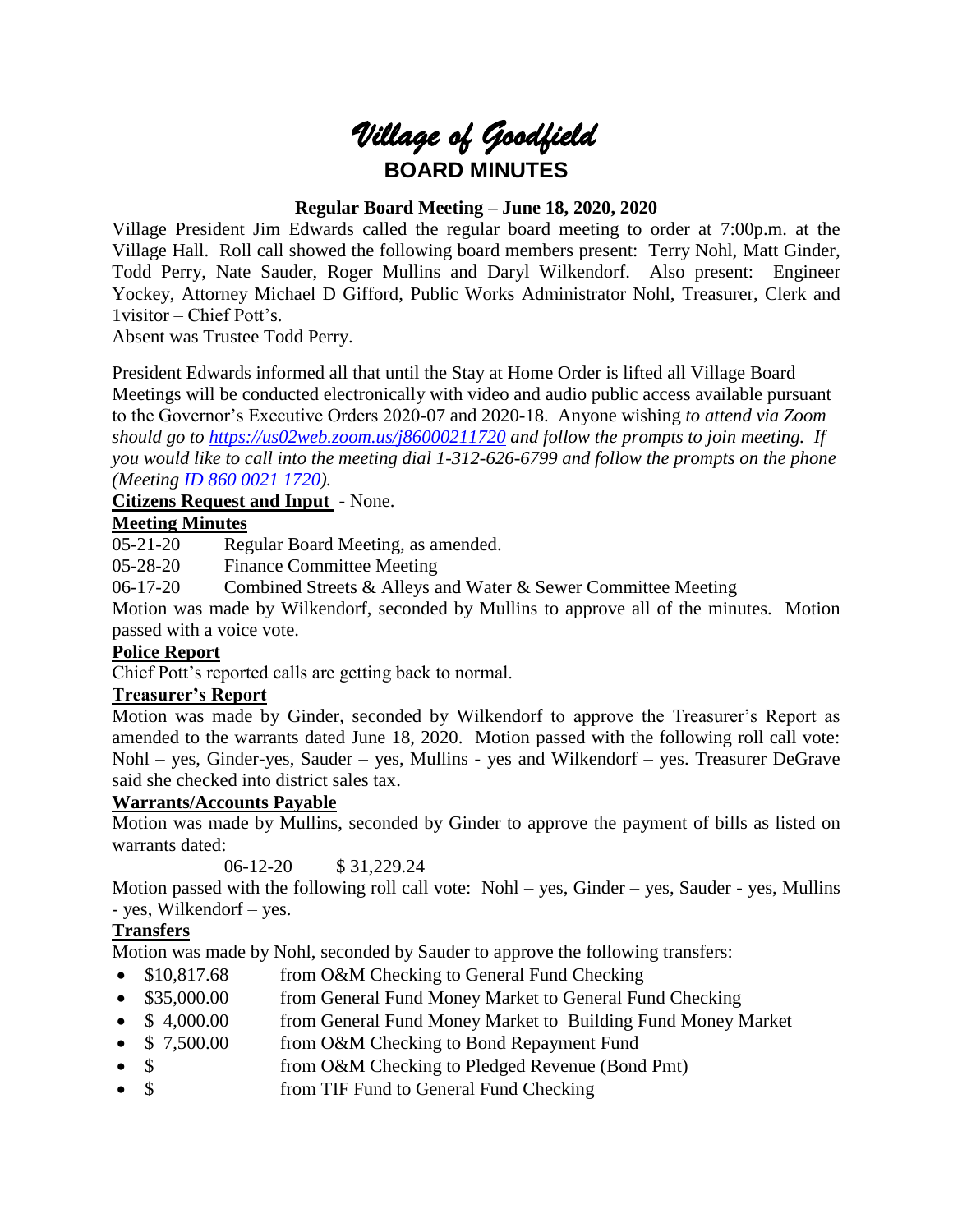• \$ from Bond Repayment Fund to General Fund Checking

Motion passed with the following roll call vote: Nohl – yes, Ginder-yes, Sauder – yes, Mullins yes and Wilkendorf – yes.

# **Payment of outstanding invoices upon request of Village Engineer**

There were no outstanding invoices.

# **PUBLIC WORKS ADMINISTRATOR/VILLAGE ENGINEER REPORT**

## **WATER TREATMENT PLANT/DISTRIBUTION SYSTEM**

PWA Nohl reported that hydrants were flushed last month and all went well.

### **SEWER TREATMENT PLANT/COLLECTION SYSTEM**

Engineer stated NPDES draft must be posted for 30 days. Clerk stated this has already been done.

## **SANITARY SEWER COLLECTION SYSTEM ISSUES**

Nothing discussed.

### **ATTORNEY REPORT**

Attorney Gifford stated unless Governor Pritzger extends Executive Order 8 & 17 by the end of June, meetings will have to be held in person.

### **VILLAGE PRESIDENT'S REPORT**

President Edwards reported that 2 businesses received PPP Grant. 2 applied for Small Business Stabilization Grants and he still has not heard whether they received them. Jim also reported there is a new business in town. It is a shoe repair shop and Dave Johnson is the owner. He also does leather works and designs artificial limbs. Once the Board has meetings back in the Village Hall Dave would like to attend and give the Board an overview of his business.

### **OLD BUSINESS**

# **Comprehensive Plan/Mile and a half radius map**

a. Cost Planning – 2020 Budget

Nothing new. Trustee Wilkendorf said \$10,000 should have been put in budget for this project.

### **Ingress/Egress Easement for Sanitary Sewer Trunk Main**

This is an ongoing project. There was some discussion at the Combined Streets  $\&$  Alleys Meeting and Water & Sewer Committee Meeting on June 17, 2020 regarding looking at alternatives and all possibilities. Timeline for this project is this fiscal year to obtain easements, next year to work on design then the following year to build. Engineer Yockey said the final year could be done in phases.

## **Raymond & Cleveland Street Right of Way**

PWA Nohl has a meeting with Kevin Coulter next week to discuss easement for water main that runs up in his yard. PWA is still trying to contact Mike Kamp.

### **Goodfield Crossing Drainage Issue**

This drainage issue has been completed. Shoring behind and it is all cleaned up. There have been no complaints from adjacent land owners.

# **Sewer Main Easement – Dr. Merheb & Barn III**

Attorney is still trying to get ahold of Dr. Merheb. Attorney Gifford would like to reach out to Leo Ghantos, Dr. Merheb's attorney. Consensus of the Board was to go ahead and try to reach Dr. Merheb through his attorney. Attorney Gifford had no response from Wendi Morrison.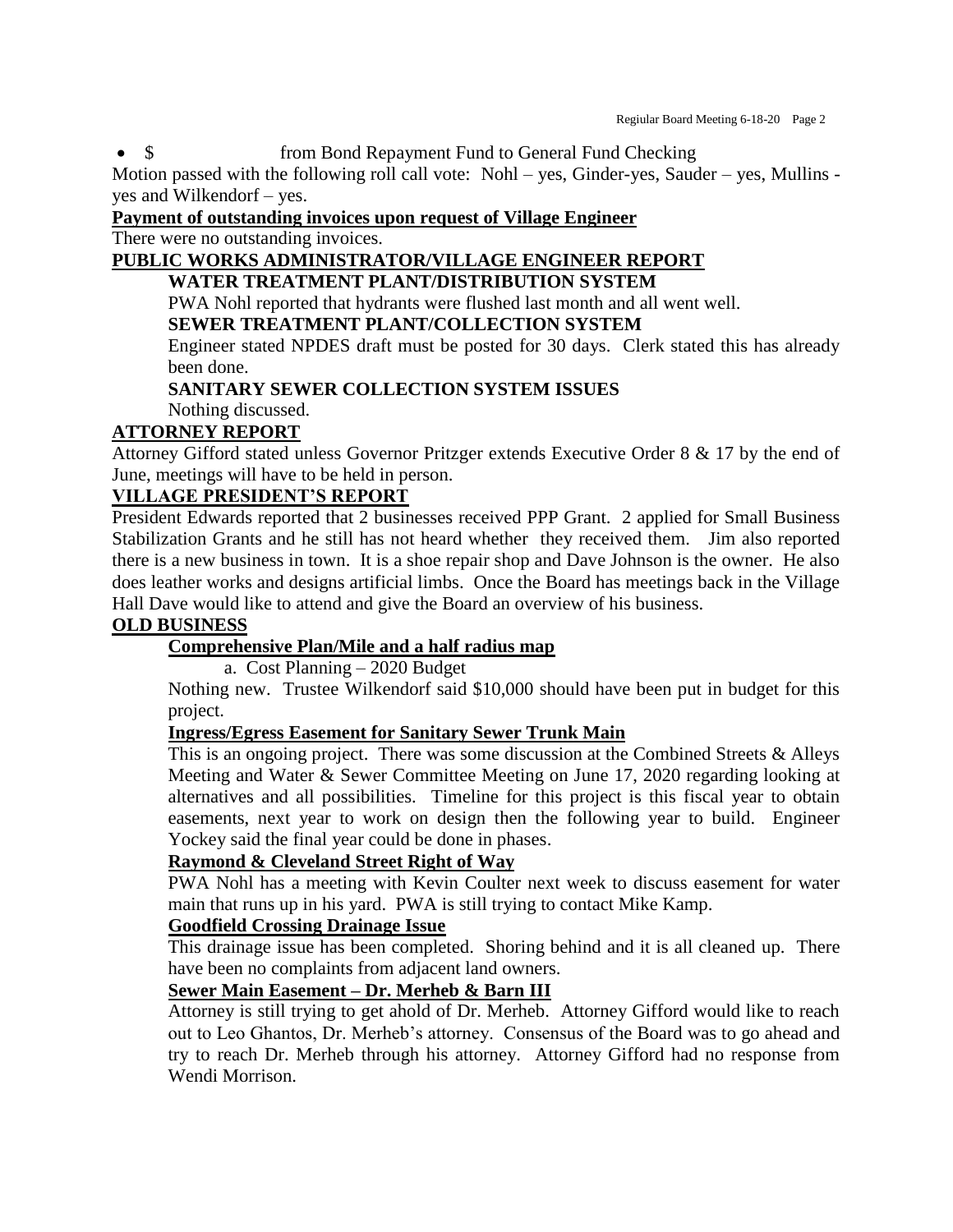#### **Drainage Issue E Martin Drive**

PWA drove by and looked at the drainage issue. Most of the grass is established. At bottom of detention area there is a spot that is bare that is freshly worked. They poured a concrete pad where the water comes in. 80% of the ground is covered with established grass. Will continue to monitor.

## **Amendment to Timberline Mobile Estates Water Service Agreement – Letter of Credit**

Still waiting for Mr. Rizqallah to send Letter of Credit.

#### **Drinking Fountain at Park/Possible Community Club Donation**

Community Club gave \$3,000 donation toward drinking fountain. PWA Nohl has not started this project. Will possibly be installed in July.

#### **Sewer Trunk Main Ingress/Egress Easement**

Discussed under "Ingress/Egress Easement for Sanitary Sewer Trunk Main.

## **Quitclaim Deed from Village to adjoining land owner lot 12 Goodfield Crossing**

Engineer Yockey presented Plat of Survey. Attorney Gifford will prepare legal documents for Tract B.

## **Mutual Easement between Village and cell tower property owner for access across adjoining properties**

Engineer Yockey presented Plat of Survey. Attorney Gifford will draft legal documents for Tract A soon. Right now the driveway does not line up with cell tower property. When Village employees access lift station they go through the cell tower property.

## **Easement for trunk sewer manhole T-17**

This is the Schrock easement. There was some concern with adjacent property line. Engineer Yockey's crew marked property line. The Village does not need an easement from the adjacent property owner. Engineer Yockey will have this plat ready at the July Board meeting..

#### **Drainage Easement at Parkside Estates**

This was discussed at the Combined Streets & Alleys and Water & Sewer Committee meeting. Typically PWA Nohl has Wiegand's easement work. He obtained an estimate from Wiegand's for \$5,000. Attorney Gifford said fencing and obstruction wording will be included in the legal documents and will be ready in July. PWA Nohl will email Parkside lot owner's names to Attorney Gifford.

#### **NEW BUSINESS**

### **Budget & Appropriations Ordinance**

At the Finance Committee meeting it was discussed to have a 9 % reduction in all categories. Treasurer DeGrave said they took that is consideration as a whole. Finance Chairman Ginder also agreed that it was a reduction of 9% from last year. Motion was made by Ginder, seconded by Wilkendorf to approve the Appropriations Ordinance as presented but with amending it to add \$10,000 for Comprehensive Plan. Motion passed with the following roll call vote: Nohl – yes, Ginder yes, Sauder – yes, Mullins - yes and Wilkendorf – yes.

#### **Ordinance #97-05**

Tazewell County contacted the Village with a possible discrepancy in Ord. 97-05. Engineer Yockey will review prior to the next Board meeting.